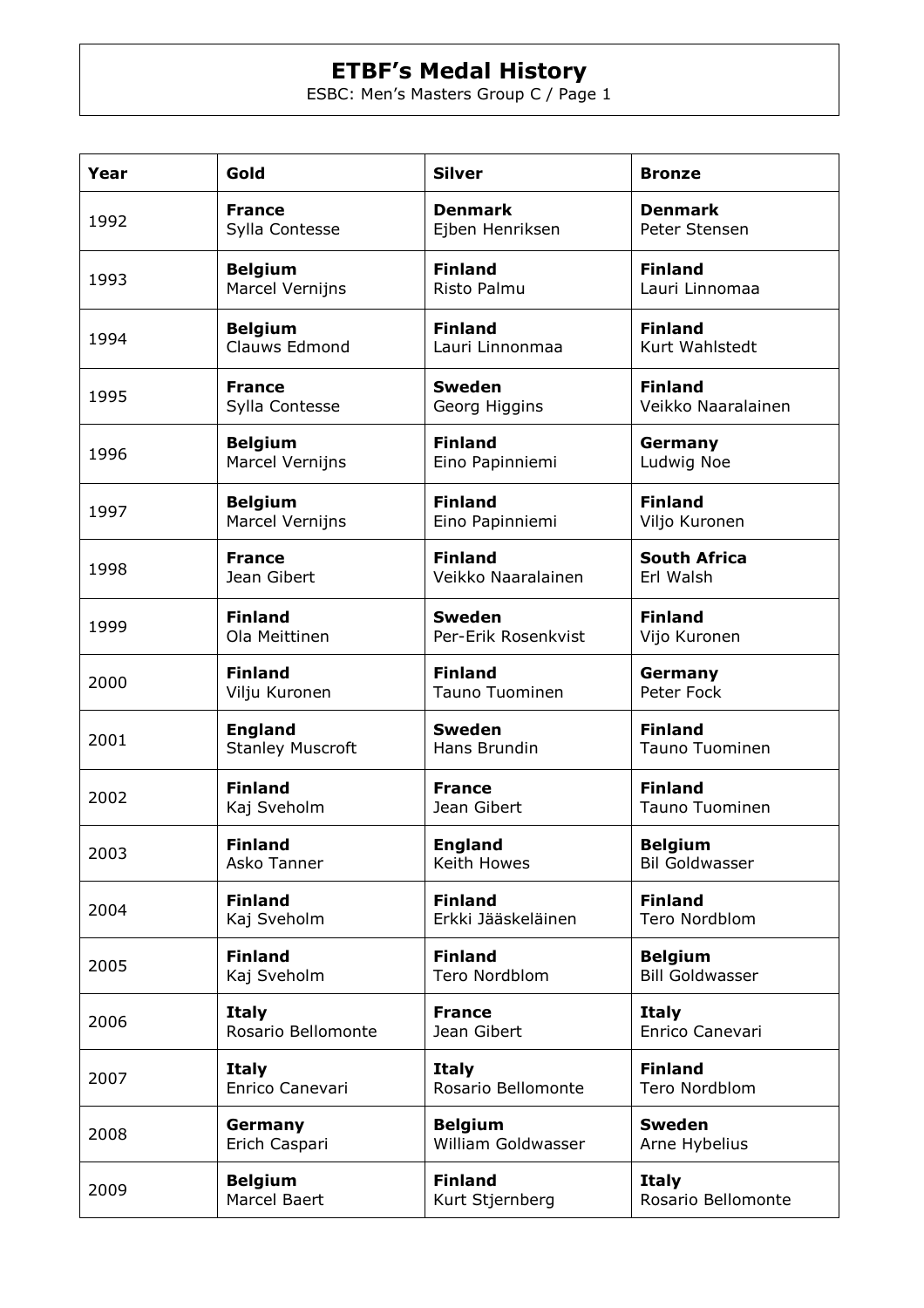## **ETBF's Medal History**

ESBC: Men's Masters Group C / Page 2

| Year | Gold                  | <b>Silver</b>       | <b>Bronze</b>       |
|------|-----------------------|---------------------|---------------------|
| 2010 | <b>France</b>         | Germany             | <b>Sweden</b>       |
|      | Alain Aubert          | Kalle Gaiser        | Arne Hybelius       |
| 2011 | <b>Italy</b>          | <b>Norway</b>       | <b>Sweden</b>       |
|      | Rosario Bellomonte    | Roar Hansen         | Ture Johansson      |
| 2012 | <b>Sweden</b>         | <b>Italy</b>        | Austria             |
|      | Lars Jidler           | Loris Masetti       | René Bauer          |
| 2013 | <b>Sweden</b>         | <b>Italy</b>        | <b>Belgium</b>      |
|      | Arne Hybelius         | Rosario Bellomonte  | Andre Geelen        |
| 2014 | <b>Norway</b>         | <b>Finland</b>      | <b>Netherlands</b>  |
|      | Arne Svein Ström      | Rauli Raita         | Arno Hummelink      |
| 2015 | <b>Italy</b>          | <b>France</b>       | <b>France</b>       |
|      | Dante Di Donfrancesco | André Bousquet      | Jean Pierre Turchet |
| 2016 | <b>England</b>        | <b>Israel</b>       | <b>Sweden</b>       |
|      | Lol Ellis             | <b>Israel Tener</b> | Jan-Erik Elf        |
| 2017 | <b>Sweden</b>         | <b>Finland</b>      | <b>England</b>      |
|      | Jan-Erik Brändström   | Markku Pennanen     | Kevin Lamb          |
| 2018 | <b>Sweden</b>         | <b>Finland</b>      | <b>Israel</b>       |
|      | Jan-Erik Brandström   | Rauli Raita         | Refael Avraham Raz  |
| 2019 | <b>Italy</b>          | <b>Italy</b>        | <b>Israel</b>       |
|      | Dante di Donfrancesco | Loris Masetti       | Yaacov Ben          |